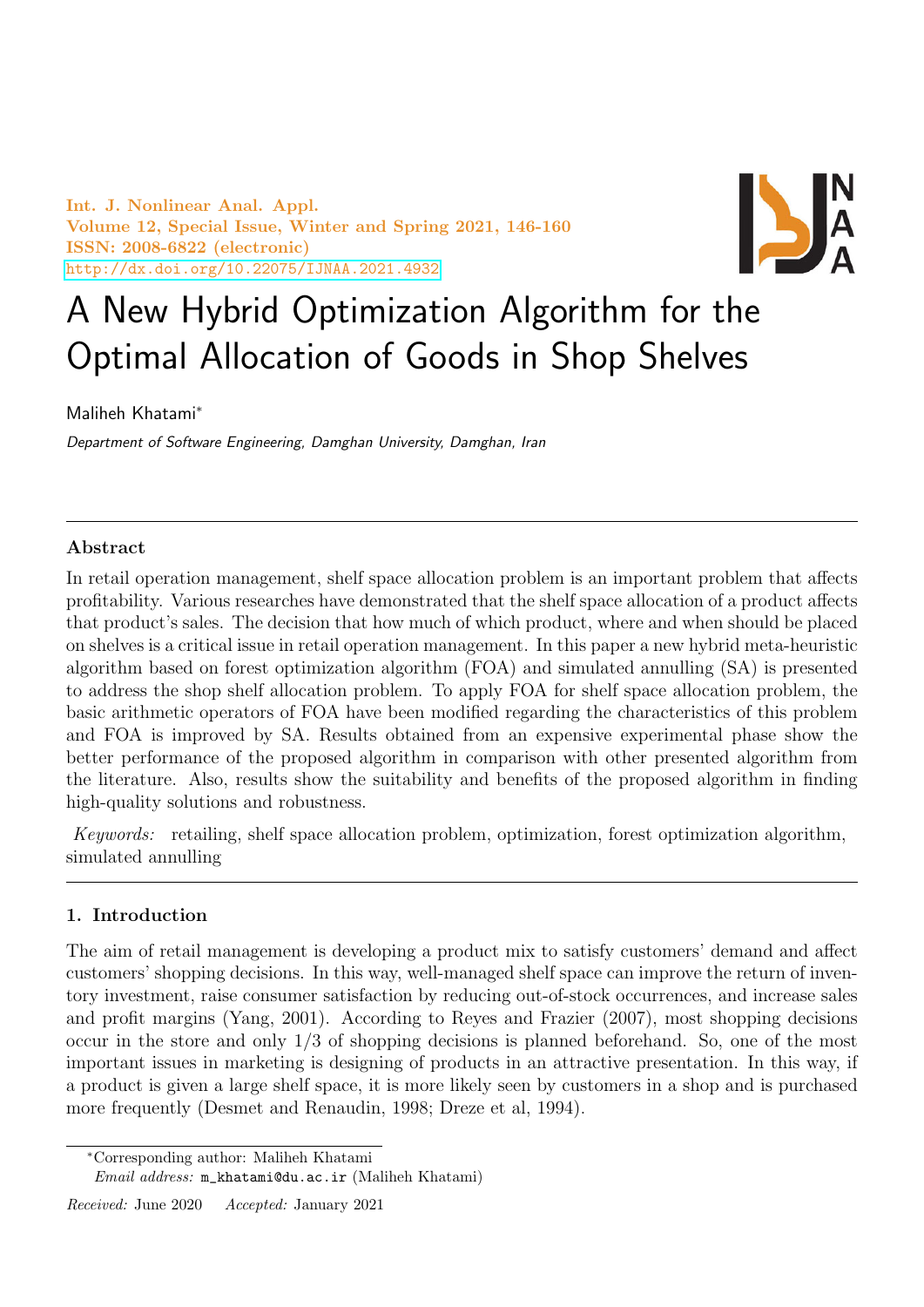Shelf space allocation problem is based on two basic terms. The first one is stock keeping unit (SKU) which is used to identify a specific product and is the smallest management unit in a retail store. Another term is facing that denotes the number of slots on the front of a retail shelf. In fact the number of the facing of an SKU is defined as the quantity of a product that can be directly seen on the shelves by the customers. Using these definitions, different planograms have been introduced until now to deal with shelf space operations. A major consequence of lack of planogram integrity is the loss of a substantial level of efficiency both in terms of the marketing strategy as well as in the operational executions. In fact in addition to complexity of shelf space allocation problem, inability of the planogram tools to deal with real life situations also can be a motivation to introduce new simple, practicable and efficient algorithms for shelf space allocation problem.

Optimization algorithms used different area of Management and industrial problems such as: project scheduling (Zareei & Hassan-Pour, 2015), design of logistics network (Yadegari, et al., 2015), inventory Control (Orand et al., 2015) and facility problems (Maadi et al., 2017). In this paper, we propose a hybrid optimization algorithm based on forest optimization and simulated annulling algorithms for the shelf space allocation problem. According to characteristics of shelf space problem, the basic operators of these optimization algorithms are modified and new adapted operators are proposed for shelf space allocation problem. The proposed algorithm has an excellent execution to find the best solutions in comparison with other presented algorithms of the literature.

This paper is organized as follows: in the next section a review of related works is presented. Afterward, mathematical formulations of shelf space allocation problem are described in "Problem formulation" section. After that, in the "Forest Optimization Algorithm" and "Simulated Annulling" sections the Basic FOA and SA are studied. The idea of hybrid algorithm to solve shelf space allocation problem is presented in "Proposed hybrid algorithm to solve SSAP" section. In "Computational results" section the parameters tuning are executed and experimental evaluations of proposed algorithm on various instances are investigated and compared to other algorithms from the literature following by conclusions of the paper in the final section.

#### 2. Related works

There are various factors such as shelf location, shopping path, shelf space, level to which products are located and so on that can excite customers to purchase (Reyes & Frazier, 2007). So in the literature, so many papers have investigated different factors that are involved in attracting customers to purchase. Among different papers shelf space allocation problem has been considered as one of the most important factor in marketing. As many retail companies have been faced with shelf space problem in real world and shelf spaces are expensive resources for many retail stores, many researchers have been executed on shelf space allocation problem in marketing until now.

In recent years, Eisend (2014) studied the shelf space at the category or brand level. Generally, space elasticity is not simple tool for shelf space allocation.

In addition to experimental approaches, mathematical models are also used to solve this problem. Anderson and Amato developed a mathematical model for simultaneously optimizing the product variety and shelf space allocation. Yang and Chen (1999) developed shelf space allocation problem (SSAP) as a knapsack problem with multiple constraints. This model was later used in various studies and researchers extending this model with different constraints, for example Gajjar and Adil (2010) extended this model considering space elasticity and developed a new mathematical model for it. The focus of this article is on SSAP and in continues we will review related studies to solve the SSAP.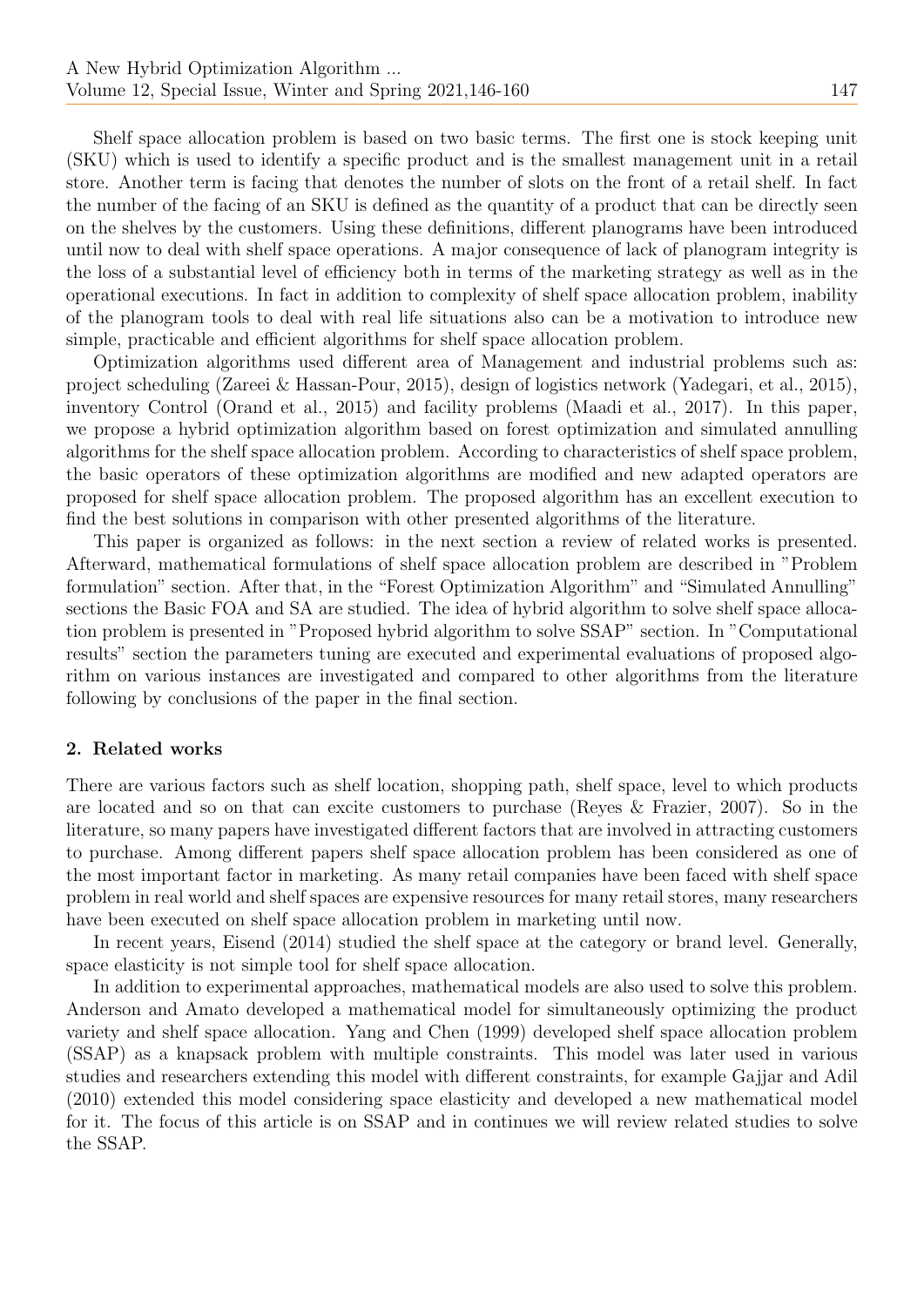According to Yang and Chen (1999) shelf space allocation problem (SSAP) is an NP-hard problem, so heuristic and meta-heuristic algorithm are needed for solving large scale and real world instances of this problem. Yang (2001) developed a heuristic algorithm consisted of four main phases for solving SSAP. These four phases are: Preparatory phase for checking particular problems and building the set of priority indexes, Allocation phase for allocated space to items according to priority, Adjustment phase for improvement solution using three methods and Termination phase for calculation of objective value of the final solution. Lim, Rodrigues, and Zhang (2004) modified Yang's proposed heuristics and improved them. In addition, they proposed two meta-heuristic algorithms (Tabu Search and Squeaky-Wheel Optimization) for solving SSAP.

Hansen, Raut and Swami (2010) developed a heuristic algorithm consisted of four major phases. First, ranking orders all products by average profit without shelf consideration. Second, create the initial solution as follows: starting with the most profitable product and allocating the minimum number of facings for each product. Third, using a neighborhood search and moving the configuration of (e.g., number of facings) a product around on the same shelf. Forth, swap pairs of products around on the same shelf and between shelves to determine. This swap is accepted if the new configurations shelf-space profit is increased. Also Hansen, Raut and Swami (2010) proposed a simple genetic algorithm for solving SSAP. The results showed that performance of genetic algorithm is better than the heuristic algorithm.

Gijjar and Adil (2011) proposed three heuristics to solve SSAP. These heuristics consist of construction of initial solution and improvement using neighborhood searches.

Castelli and Vanneschi (2014) proposed a hybrid algorithm that combines a genetic algorithm with a variable neighborhood search (GA-VNS) to solve SSAP. In their algorithm in the each iteration of genetic algorithm a variable neighborhood search with four Neighborhood structure is performed for improved GA performance.

#### 3. Problem formulation

In this section, we describe the Mathematical model of the SSAP proposed by Yang and Chen (1999). The parameters and indices are:

- n Number of product items
- m Number of shelves
- i Index of product items
- k Index of shelves
- $l_i$  The length of each facing of product  $i, i \in \{1, 2, \ldots, n\}$
- $T_k$  The length of shelf k,  $k \in \{1, 2, \ldots, m\}$
- $p_{ik}$  The profit per facing of product i displayed on shelf k
- $x_{ik}$  The allocated amount of facings of product i on shelf k.
- $L_i$  Lower bound for the amount of facings of product i
- $U_i$  Upper bound for the amount of facings of product i

Using above parameters and indices, the objective function and the constraints of SSAP model can be expressed as following: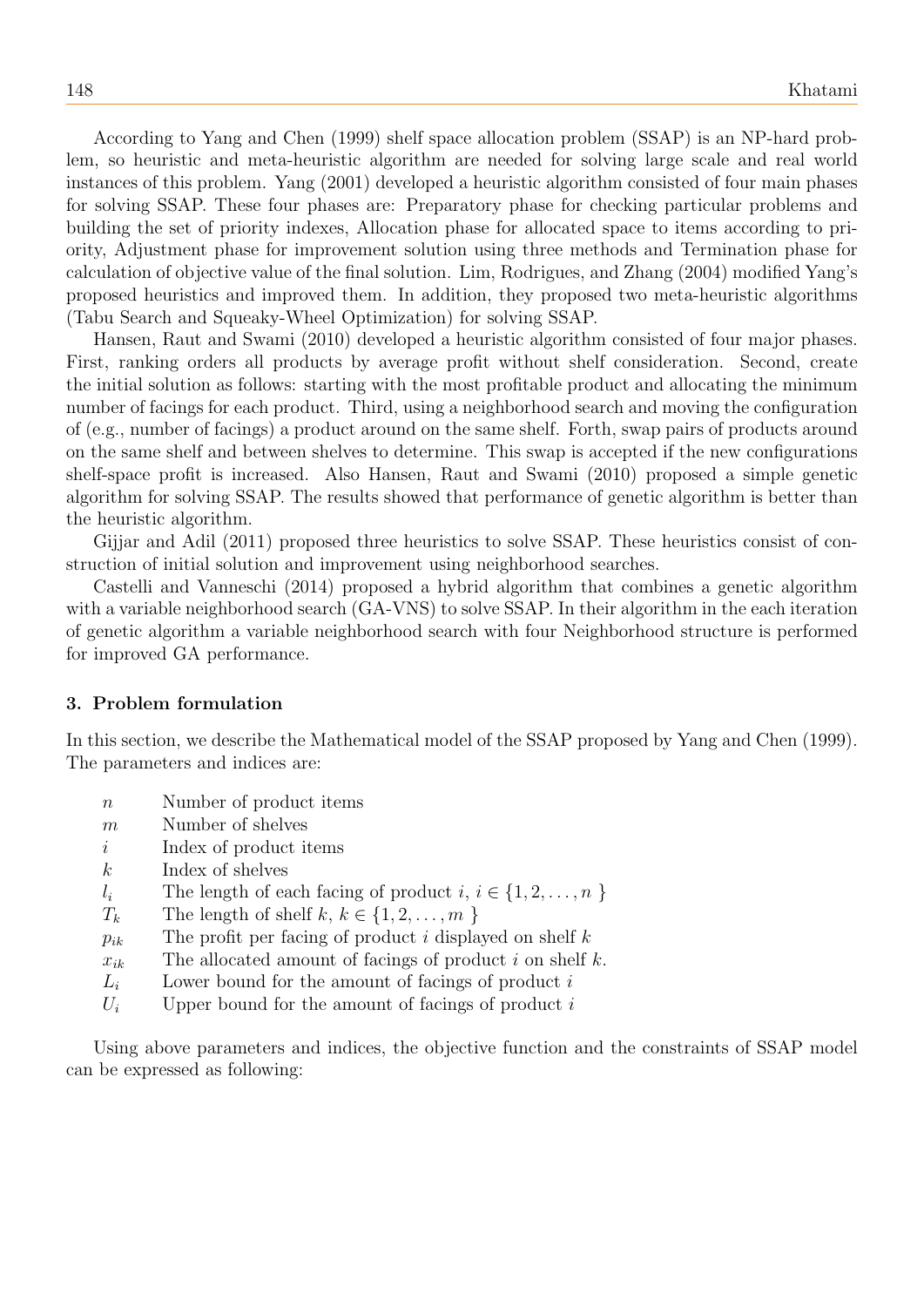s.t :

$$
\text{Maximize} \sum_{i=1}^{n} \sum_{k=1}^{m} p_{ik} x_{ik} \tag{3.1}
$$

<span id="page-3-1"></span><span id="page-3-0"></span>
$$
\sum_{i=1}^{n} l_i \ x_{ik} \le T_k \qquad k = 1, 2, \dots, m \tag{3.2}
$$

$$
L_i \le \sum_{k=1}^m x_{ik} \le U_i \qquad i = 1, 2, ..., n
$$
\n(3.3)

<span id="page-3-3"></span><span id="page-3-2"></span>
$$
x_{ik} \in \mathcal{N} \cup \{0\} \qquad i = 1, 2, \dots, n, \quad k = 1, 2, \dots, m \tag{3.4}
$$

Eq. [\(3.1\)](#page-3-0) is objective function of SSAP that equals to total profit of store and obtained by multiplying the allocated amount and the unit profit. Constraint [\(3.2\)](#page-3-1) determines the shelf capacity constraint which ensures that the length of each shelf is greater than the total length of the facing allocated to that shelf. Constraint [\(3.3\)](#page-3-2) checks that upper and lower bounds of each product are satisfied. Constraint [\(3.4\)](#page-3-3) ensures the allocated amount of facings of each product is positive integer and zero.

#### 4. Forest Optimization Algorithm

Forest optimization algorithm is one of newest evolutionary algorithms introduced by Ghaemi and Feizi-Derakhshi (2014). This algorithm is inspired of variety available tree seeding in forests including Long-Distance Seeding and Local Seeding. Figure [1](#page-3-4) illustrates different steps of this algorithm. Despite of short time that passes since introducing of this algorithm, Forest Optimization Algorithm has been used to solve lots of problems such as: Fuzzy Clustering (Chaghari et al., 2016), Feature selection(Ghaemi & Feizi-Derakhshi, 2016), course time tabling (Sahargahi & Feizi Derakhshi, 2017), Single Row Facility Layout Problem (Maadi et al., 2016). In continue, different steps of the FOA are described.



<span id="page-3-4"></span>Figure 1: Flowchart of Forest Optimization Algorithm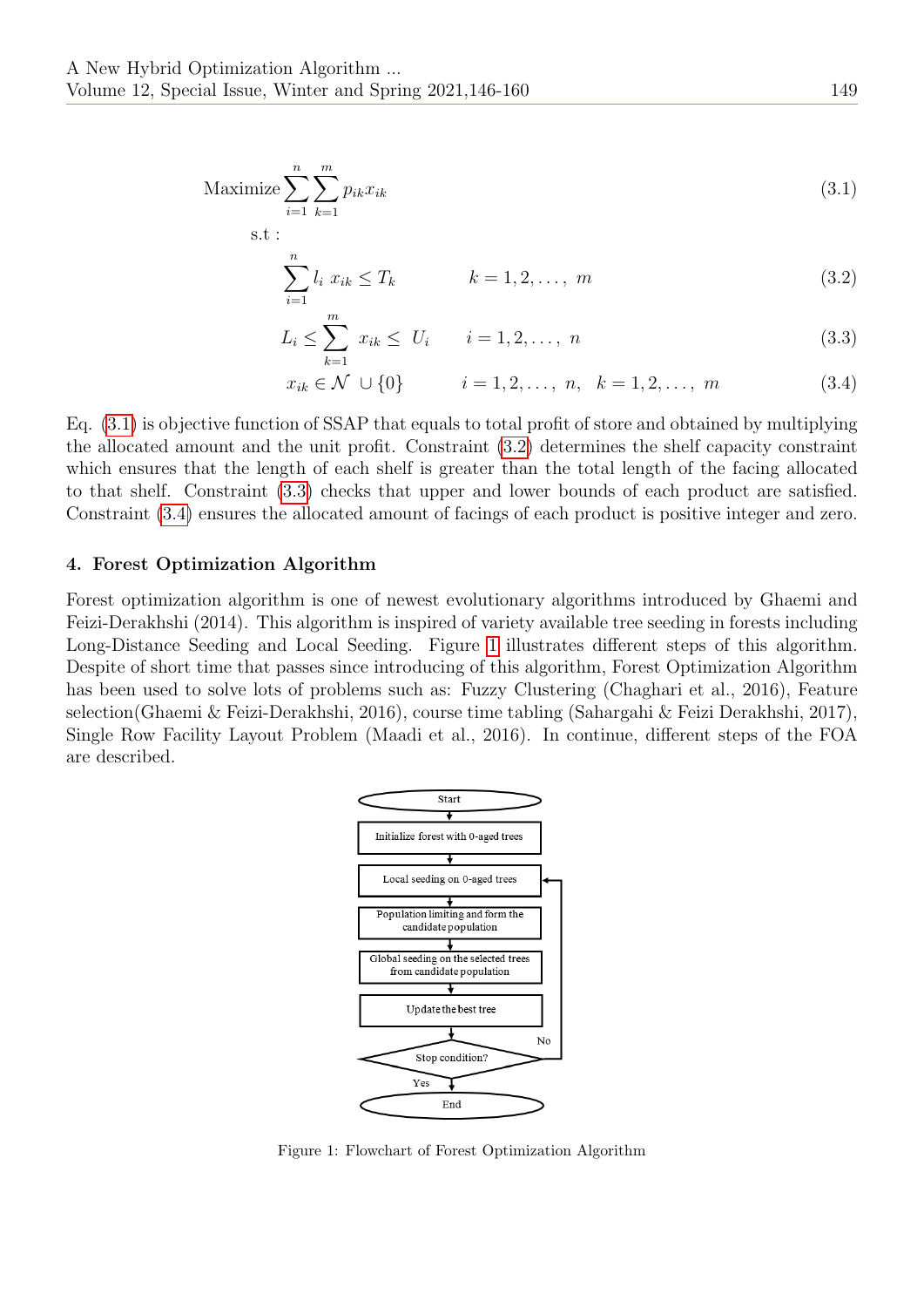# 4.1. Initialize forest trees

Like other evolutionary algorithms, FOA starts by an initial population of trees that each tree can be a solution of the problem. In FOA, a tree is represented as an array of variables. Beside of variable amount, a tree has a part that indicates the age of the tree. The age of a new generated tree in FOA is considered zero at first. In general, every tree is represented as an array of  $1 \times (1 + N_{VAR})$  where  $N_{VAR}$  is the dimension of the of optimization problem.

# 4.2. Local seeding operator

In this operator, for the trees by age zero, at first, a cell is selected randomly. Then a random number like r in range of  $(-\Delta x, \Delta x)$  is determined. After that, r adds to the value of selected tree cell.  $\Delta x$ is a small value less than the upper bound of problem variables. This process repeats Local seeding changes (LSC) times. In fact LSC shows the number of trees that should be generated from the trees with age of zero in the step of Local Seeding Operator. After this operation, the age of the trees that are generated in this step are set zero and the age of other trees add by one.

# 4.3. Population limiting

Two parameters are applied for limitation of trees in forest. The first parameter is Life Time that mentions the maximum age of each tree and another parameter is *Area Limit* which is equal to maximum trees that can be existed in the forest. After Local Seeding operator, initially, the trees which their ages have been arrived to Life Time are omitted and add to candidate population (Candidate population includes the trees which omitted from forest). Then, if the number of remaining trees in the forest were more than Area Limit parameter, the available trees in forest will be sorted on amount of their objective function values and the best trees for survival in forest to the number of Area Limit parameter are selected and other trees will add to the candidates population.

## 4.4. Global seeding Operator

In this step, at first some of available trees from the candidate population are selected. The number of selected variables is determined by Transfer Rate parameter which illustrates the percentage of available trees in candidate population. Then, the specific number of cells of any tree is selected randomly and the value of each selected cell is replaced by another randomly generated value in the related variable range. The number of selected cell of each tree is determined by another parameter of the algorithm named Global Seeding Changes (GSC).

## 4.5. Updating the best tree

After every repetition of the algorithm, the best tree according to its objective function value is chosen and its age is set zero. By doing this, through local seeding operator in the next repetition, the best tree is able to locally optimize its location.

## 4.6. Stop conditions

Like other Meta- heuristic algorithms, three stop conditions can be considered for the Forest Optimization Algorithm. First, specified number of repetition, second no change seen in value of objective function of the best tree during several repeats and third access to a specified accuracy level.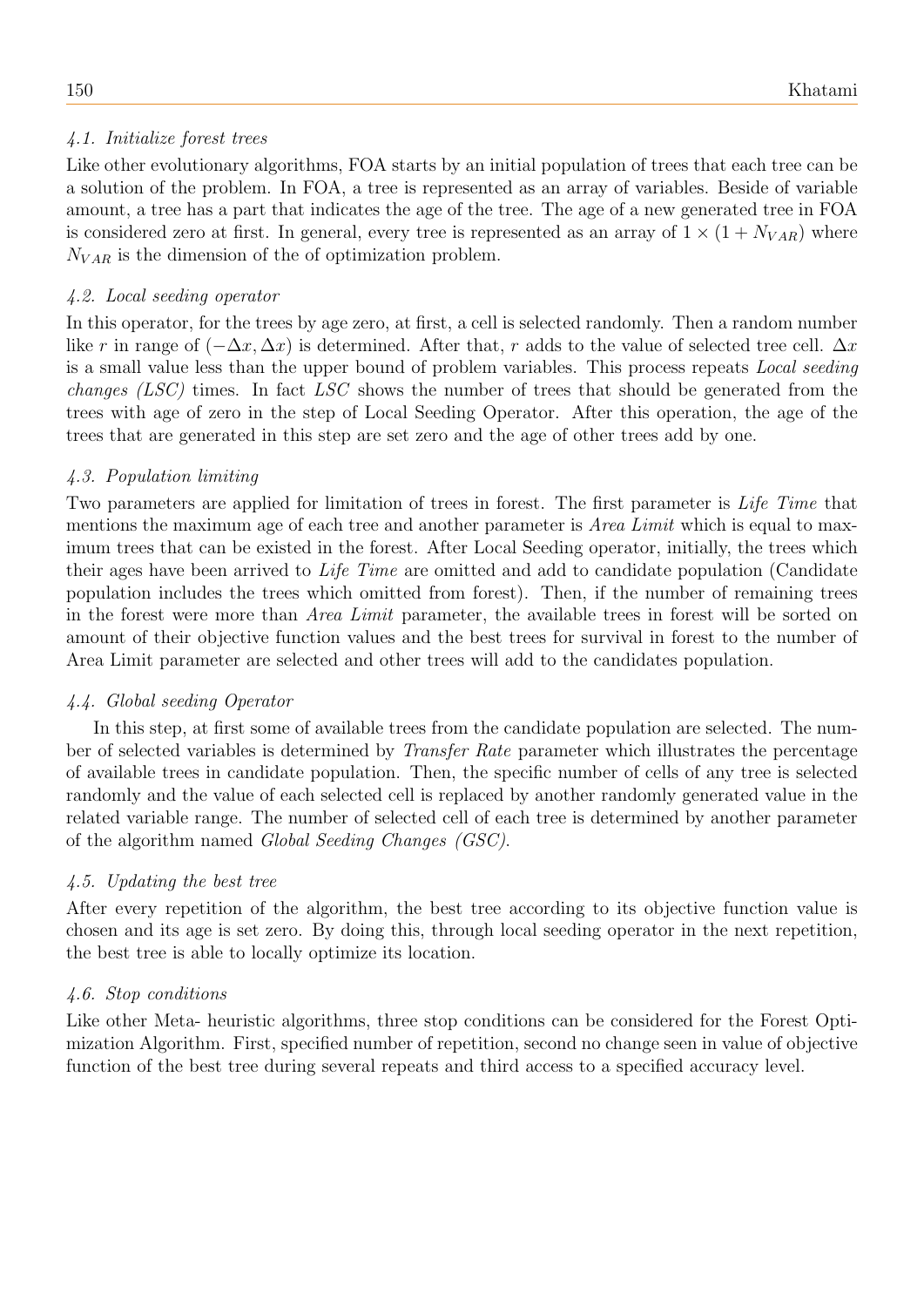# 5. Simulated Annealing (SA)

The main idea of Simulated Annealing (SA)) Algorithm is inspired of metropolis algorithm to assess temperature changes of solid mass. In this process, at first, the temperature of mass is increased up to the melting point. Then, to decrease the inner energy of the mass, the atoms of the mass move. This movement is done between two atoms. After that, in neighborhood of the atom, another atom is chosen and replaced by it. Choosing the atom to move or replace is completely random and there is no sequence to do it. Later, Kirkpatrick, Gellat, and Vecchi (1989) applied this method to other optimization problems. The main advantage of SA is its ability to solve the difficulty of moving the local optimization point to the optimized point. SA starts from an initial answer and finds a neighborhood for it, if that neighborhood is better than the current state (amount of goal function is optimizing), holds it as the new answer unless by possibility of  $e^{\frac{-df}{T_0}}$  and if this possibility is higher than a random steady number between [0, 1], selects the unsuitable answer. The  $T_0$  conductor variable is equal to the initial temperature and df is equal to the difference in the goal function.

## 6. Proposed hybrid algorithm to solve SSAP

In FOA, the purpose of the Global Seeding step is global seeking in the space of the problem. But since by applying vast changes in trees structures in this step, there is possibility of adding less optimized trees to forest, therefore applying this operator in the way described in the main version of algorithm can be cause to create a weak forest for the next steps, we must modify it so that the resulted trees from this step are better than the trees which are selected for change in this step by the optimization. Of course the modification has to done in a way so that the algorithm is not involved in local optimization. Thus the suggested algorithm for this step has gradually been implemented by using the simulated Annealing Algorithm mechanism. In a way that at first the seeking space of problem is searched globally and in the final steps, trees are only added to the forest if they are better than those selected from candidate collection otherwise just the chosen trees are added to forest. Moreover with concerns to the properties of the sequence problem with regards to the priority limitation we need to make some changes to the algorithm operators, in a way so that they are in coordination with the limitations of the problem.

#### 6.1. Tree (solution) representation

In the proposed algorithm each tree is illustrated as an  $1 \times (m \times n)$  array where m is number of shelves and n is the number of products. The first n numbers of cells are related to shelf number 1, the second n numbers of cells are related to the second shelf and as such the  $m$ th n number of cells are related to  $m$  shelf. Available amount in any cell shows the number of any product (the number of product facings) in any shelf. Figure [2](#page-5-0) shows a tree which the  $m = 3$ ,  $n = 5$  and different shelves are illustrated by a variety of colors. Concerning to the Figure [2](#page-5-0) in shelf 1, from product 1, two, from product 2, one, from product 3, zero and from product 4 and 5, one are available, other shelves are also by this manner described.

<span id="page-5-0"></span>

Figure 2: A tree representation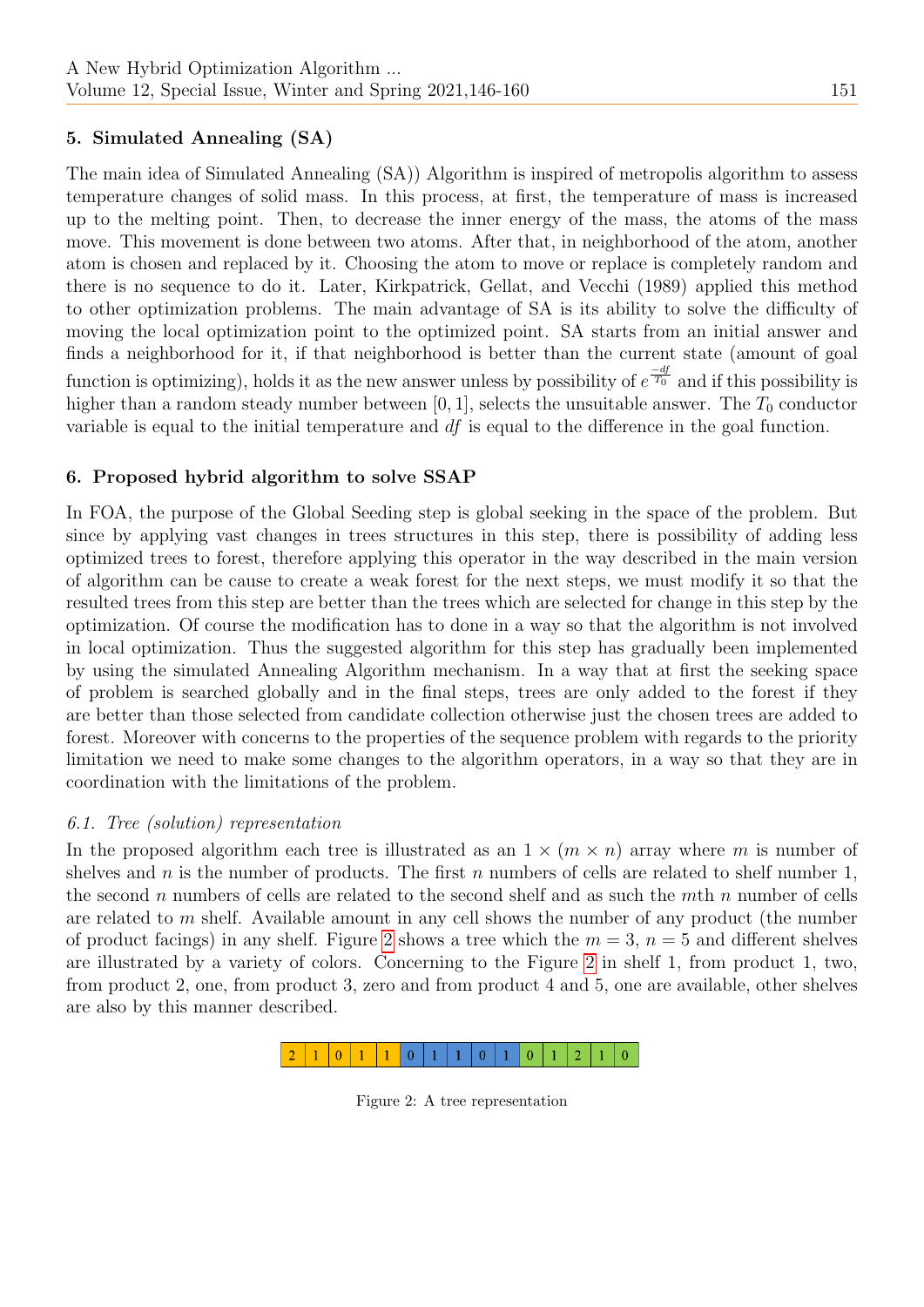# 6.2. nitialize trees generation

To produce the initial solutions, at first to the number of the lower bound from each product randomly select some shelves and increase the amount of that product in that shelf by 1 unit. Then if the shelves weren't full, randomly choose a product and increase the amount of that product in that shelf by 1 unit, provided that it does not disaffirm the limitations of the problem. This method of producing the initial answers to meet the limitations of the problem, furthermore leads to using the maximum space of the shelves. Algorithm [1](#page-6-0) shows how to produce the initial answers.

# 6.3. Proposed local seeding operator

As said before, in regards to the nature of the problem discussed in this paper which is a discrete problem, we can't apply the local seeding introduced in basic FOA to the current problem. Therefore we have to introduce a suitable method for this operator. In the proposed method for implementing the local seeding operator, at first two shelves are randomly selected and then in each of them a product randomly chosen. Selected Shelves and products should be different. Then the selected product's number of facings from the first shelf is substituted by the selected product's number of facings from the second shelf. Doing so may disaffirm the length constraint of the shelves. To prevent this, if in any selected shelf this constraint was disaffirmed a product which its total number of facings on different shelves is higher than the lower bound related to said product is selected and one unit from the facing of that product on that shelf is subtracted until this constraint is satisfied. Repeat all mentioned steps to amount of LSC for every tree of zero age. Algorithm [2](#page-7-0) shows how to apply the operator.

# Algorithm 1 Initial trees generation

<span id="page-6-0"></span>**Input:** number of products  $(n)$ , number of shelves  $(m)$ , number of initial trees  $(N)$ , length of each facing of products vector  $(l)$ , length of shelves vector  $(T)$ , upper bound for the amount of facings of product vector  $(U)$  and lower bound for the amount of facings of product vector  $(L)$ Output: initial trees of forest (pop matrix) for  $(i = 1; i \leq N; i++)$  do for  $(j = 1; j \leq n; j++)$  do for  $(c = 1; c \le LB(j); c++)$  do Find a shelve  $(k)$  with enough space (according to T) for one facing of product j; pop matrix  $(i, k \times j)$  + +; end for end for for  $(c = 1; c \leq m; c + +)$  do while (Shelf  $c$  has free space) do Find a product (d) which enough space for one facing of it is available and total facing of it in all shelves is lower than  $UB_d$  then pop matrix  $(i, c \times d)$  + +; end while end for end for Return pop matrix;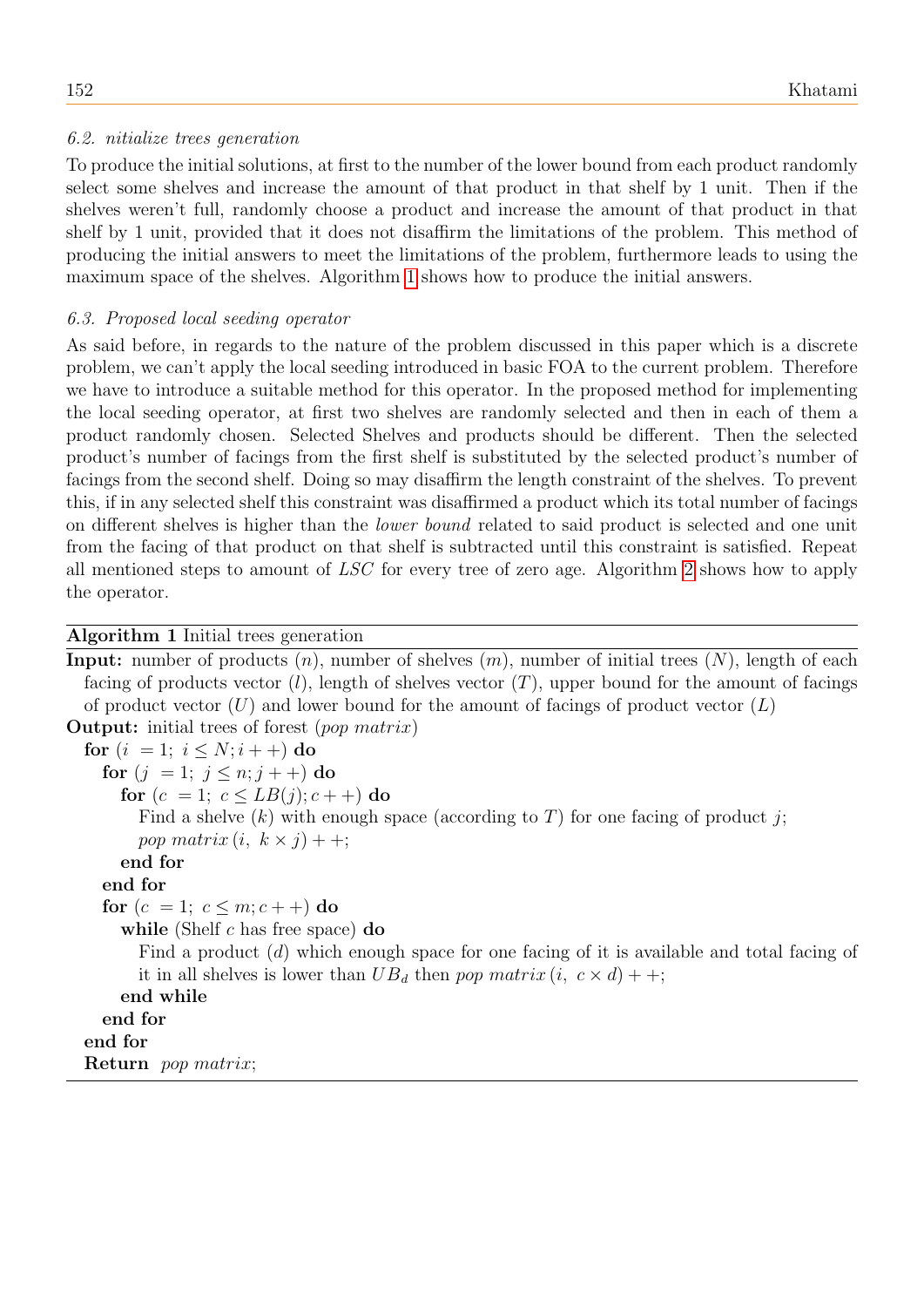## Algorithm 2 Proposed local seeding operator

<span id="page-7-0"></span>**Input:** number of products  $(n)$ , number of shelves  $(m)$ , length of each facing of products vector  $(l)$ , length of shelves vector  $(T)$ , upper bound for the amount of facings of product vector  $(U)$ and lower bound for the amount of facings of product vector  $(L)$ , pop matrix ,index of tree in pop matrix (p)

Select two shelves randomly.  $(k_1, k_2)$ 

Select two products randomly.  $(i_1, i_2)$ 

pop matrix  $(p, k_1 \times i_1) \leftarrow pop \ matrix (p, k_2 \times i_2)$ 

pop matrix  $(p, k_2 \times i_2) \leftarrow pop \ matrix (p, k_1 \times i_1)$ 

while (length constraint of shelf  $k_1$  is not satisfied) do

Find a product (d) which total facing of it in all shelves is greater than  $LB<sub>d</sub>$  then pop matrix  $(p, k_1 \times d)$  – –;

## end while

while (length constraint of shelf  $k_2$  is not satisfied) do

Find a product (d) which total facing of it in all shelves is greater than  $LB<sub>d</sub>$  then pop matrix  $(p, k_2 \times d)$  – –;

end while

## 6.4. Proposed global seeding operator

Proposed global seeding operator includes two phase, first one is change in the structure of the tree selected from the candidates population and second one is using the simulated annealing algorithm mechanism to choose among the tree selected from candidate population and the changed tree for addition to the forest for next steps of the algorithm.

In first phase to change the trees selected from the candidate population, initially GSC number of shelves are randomly selected. Then all entries related to these selected shelves in the selected tree are set to zero. Furthermore at first if the products lower bound constraint was disaffirmed, a shelf among GSC number of chosen shelves is selected provided that the shelves length constraint are not disaffirmed, and the related facing of the product which its lower bound constraint was disaffirmed, is increased by 1 unit. This is repeated for all products until their lower bound constraint is satisfied. Then in order to use the maximum space of the shelves, if there was enough empty space on the GSC number of selected shelves, a product (provided not to disaffirm it's upper bound) is randomly selected and it's facing is on the shelf is increased by 1 unit. This process is repeated for all GSC number of selected shelves up to the point where there is not enough empty space left. Algorithm [3](#page-8-0) illustrates this phase of the operator.

In the second phase, at first the profit for the tree changed in the last phase is calculated. Then if its profit was better than the tree selected from the candidate population, the changed tree is added to forest and its age is set to zero. Otherwise with the possibility of  $e^{\frac{df}{T}}$  and if said possibility is higher than a uniform random number between [0, 1], the changed tree is added to the forest. But if the possibility is to be lower than the random number, the tree selected from the candidates population is added to forest without any changes. Which in this case shall prevent the addition of low profit trees, especially in final step of the algorithm. value of df in this possibility is equal to the subtraction of the profit of the changed tree from the profit of the tree selected from the candidate population.

## 6.5. Stop condition of proposed algorithm

In the proposed algorithm the number of times the algorithm is repeated is considered as a stop condition. The pseudo code of the proposed algorithm to solve the problem is illustrated in Algorithm [4.](#page-9-0)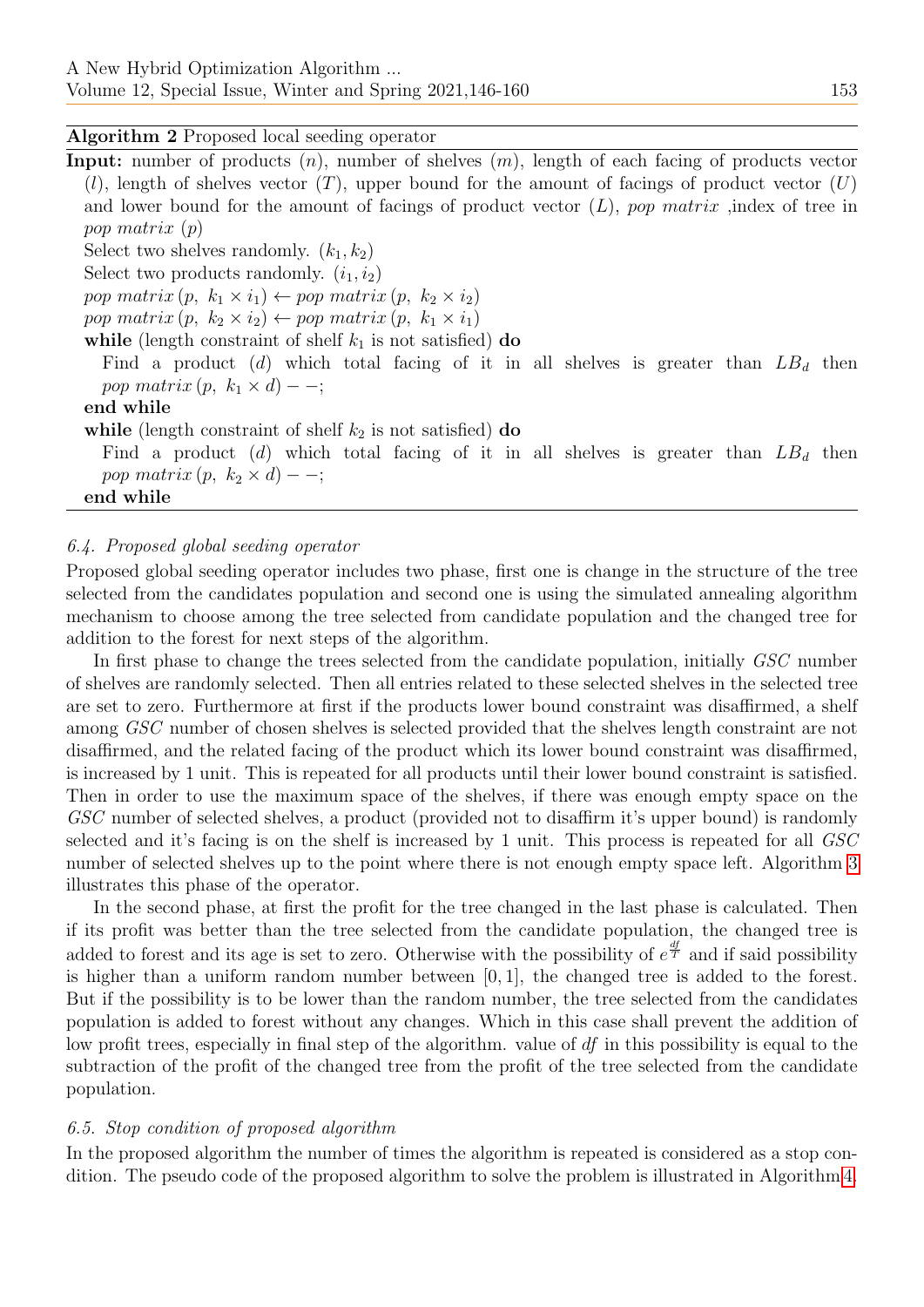## Algorithm 3 Proposed global seeding operator

<span id="page-8-0"></span>**Input:** number of products  $(n)$ , number of shelves  $(m)$ , length of each facing of products vector  $(l)$ , length of shelves vector  $(T)$ , upper bound for the amount of facings of product vector  $(U)$ and lower bound for the amount of facings of product vector  $(L)$ , pop matrix ,index of tree in pop matrix (p)

Output: The new tree (A) Select GSC shelves randomly.  $K = \{k_1, k_2, \ldots, k_{GSC}\}\$ Create a empty array  $1 \times [(m \times n) + 1]$  as A  $A \leftarrow pop \; matrix \; (p)$ for  $(c = 1; c \leq GSC; c++)$  do for  $(d = 1; d \le n; d++)$  do  $A(c\times d)=0;$ end for end for for  $(j = 1; j \leq n; j++)$  do for  $(c = 1; c \le LB(j); c++)$  do Find a shelve  $(k)$  from K with enough space (according to T) for one facing of product j;  $A (k \times i) + +$ ; end for end for for  $(c = 1; c \leq GSC; c++)$  do while (Shelf  $k_c$  has free space) do Find a product (d) which enough space for one facing of it is available and total facing of it in all shelves is lower than  $UB_d$  then  $A(k_c \times d) + +$ ; end while end for Return A;

## 7. Computational results

The proposed algorithm is coded on the C# programming language and in the Visual studio 2013 programming environment and run on a computer with Intel (R) core(TM) i5-3210 CPU @ 2.5 Ghertz and 4 Gbytes RAM under the Windows 8.1 operating system.

To assess the proposed algorithm the method presented by Lim, Rodrigues and Zhang (2004) to produce instances was used. In this method instances are produced with regards to five parameters. These five parameters and their different values of them used to produce instances are illustrated on Table [1.](#page-10-0)

Also value of each product's profit like  $i$  in the  $k$  th shelf is generated by producing a random steady number between [0, 1] regarding the paper by Lim, Rodrigues and Zhang (2004). As specified in Table [1](#page-10-0) concerning the number of shelves and products, there are eight difference groups of instances. 10 different datasets were generated in order to respect the variety of the datasets. Prior to assessing the performance of the proposed algorithm in solving of these examples first the manner in which the problem's parameters are tuning is described.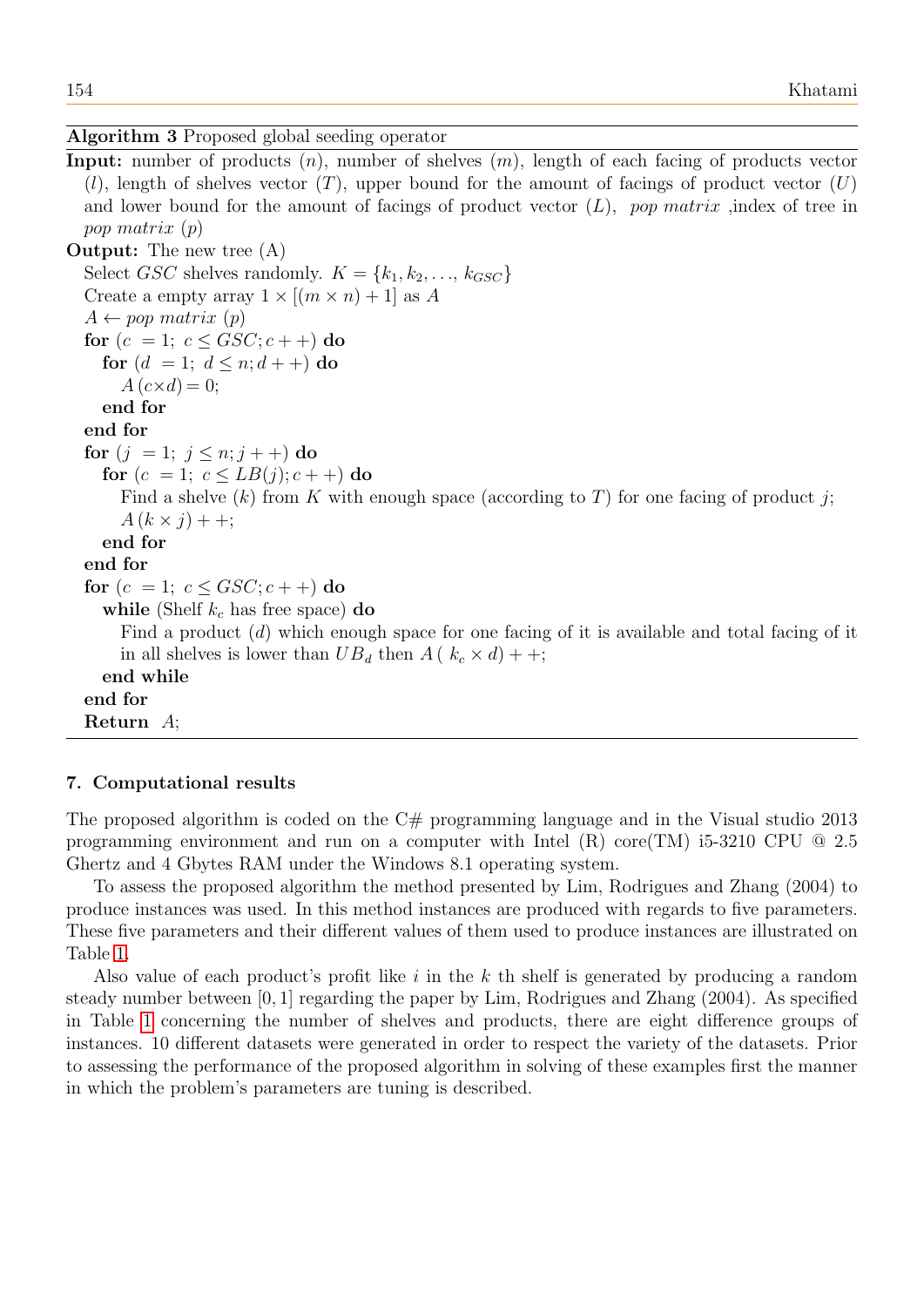Algorithm 4 Proposed global seeding operator

<span id="page-9-0"></span>**Input:** number of products  $(n)$ , number of shelves  $(m)$ , length of each facing of products vector  $(l)$ , length of shelves vector  $(T)$ , upper bound for the amount of facings of product vector  $(U)$  and lower bound for the amount of facings of product vector  $(L)$ , pop matrix , index of tree in pop matrix (p) number of products  $(n)$ , number of shelves  $(m)$ , number of initial trees  $(N)$ , length of each facing of products vector  $(l)$ , length of shelves vector  $(T)$ , upper bound for the amount of facings of product vector  $(U)$  and lower bound for the amount of facings of product vector  $(L)$ , maximum number of iterations (max iterations), local seeding change  $(LSC)$ , global seeding change  $(GSC)$ , transfer\_rate, life\_time, area\_limit, Cooling rate  $(\alpha)$ 

Output: An approximation of an optimal solution to the SSAP instance

Initialize forest with N trees using Algorithm [1.](#page-6-0)

The age of each tree is initially set zero.

Find the worst fitness value and copy that to  $Temp$ .

for (iter = 1; iter  $\leq$  max iterations; iter + +) do

for (each trees with age 0) do

for (counter = 1; counter  $\leq LSC$ ; counter + +) do

Perform local seeding on selected trees using Algorithm [1.](#page-6-0)

# end for

# end for

Increase the age of all trees by 1, except for the newly generated trees with local seeding operator;

Remove the trees with age greater than *life\_time* parameter from forest and add them to the candidate population;

Sort trees according to their profit;

Remove the extra trees that exceed the *area limit* parameter from the end of forest and add them to the candidate population;

for (counter = 1; counter  $\leq$  (transfer<sub>rate</sub>  $\times$  |candidate population|); counter + +) do Select a tree from candidate population randomly as  $R$ ;

Calculate profit of  $R$  as  $F$ ;

Perform global seeding using Algorithm [3;](#page-8-0)

Calculate profit of new generated tree  $(A)$  that returned from Algorithm [3](#page-8-0) as  $F'$ ;

if  $(F'$  greater than  $F)$  then

Add A to the forest and set age cell of A by zero;

else

Generate a random number between  $[0, 1]$  as r;

 $\displaystyle \text{if}\,\, (e^{\frac{F'-F}{Temp}}\geq r)\,\, \text{then}$ 

Add A to the forest and set age cell of A by zero;

else

Add  $R$  to the forest and set age cell of  $R$  by zero;

end if

end if

end for

Update *best\_tree*;

 $temp = \alpha \times temp;$ 

# end for

Return the best tree as the result.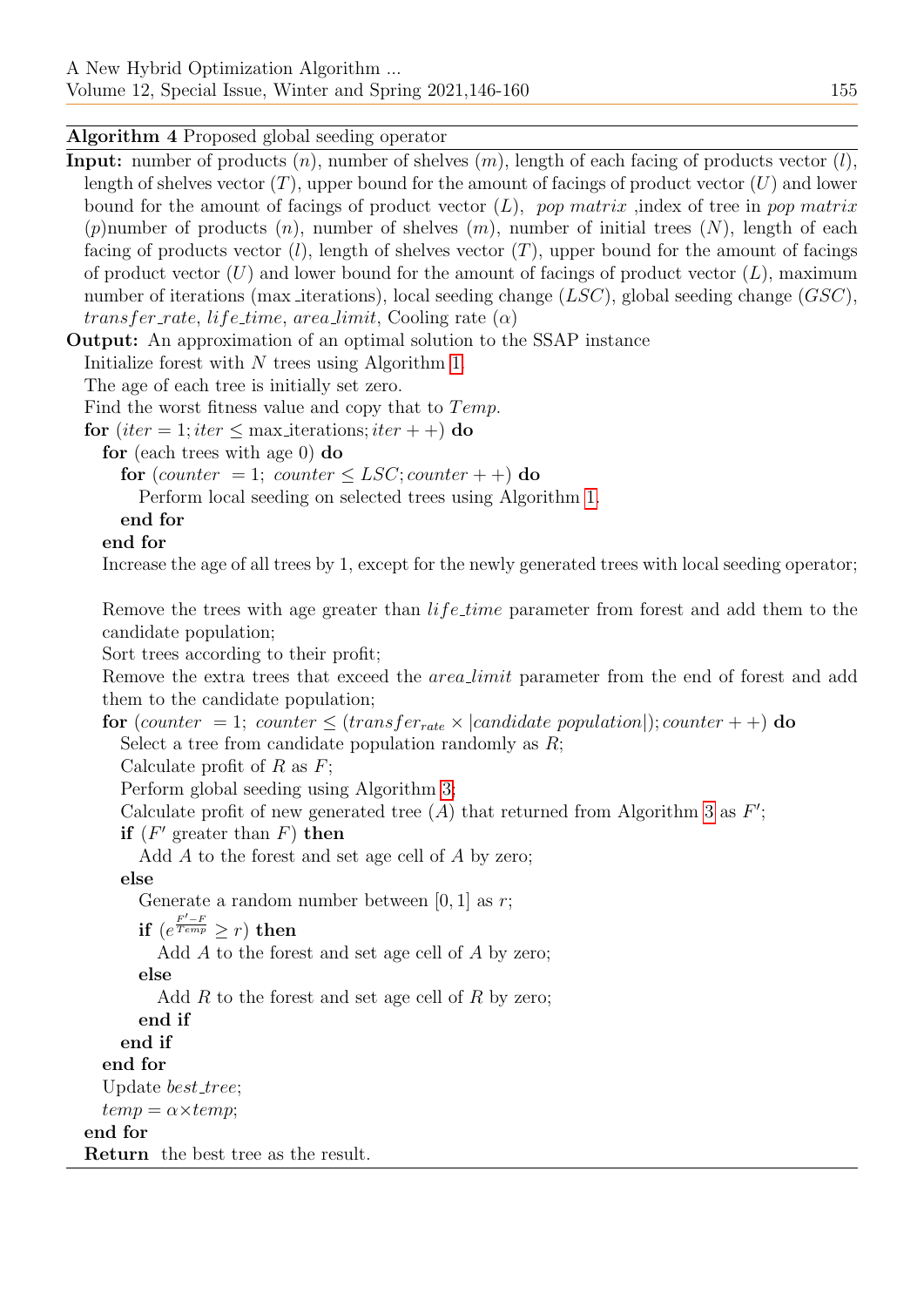<span id="page-10-0"></span>

| Parameter                      | Range for small instances                       | Range for large instances                               |
|--------------------------------|-------------------------------------------------|---------------------------------------------------------|
| (m, n)                         | (2,10), (2,20)                                  | $(5,10), (5,30), (5,50), (10,30), (10,50), (10,100)$    |
| $l_i \in (1, A)$               | $A=10$                                          | $A \in \{5, 10, 30, 50, 100, 300\}$                     |
| $L_i \in (1, L)$               | $L=0$                                           | $L \in \{0, 10, 30, 50, 100\}$                          |
| $U_i \in (L_i, U)$             | $U=0$                                           | $U \in \{10, 30, 50, 100, 300\}$                        |
| $T_k \in (\frac{T_l}{4}, T_u)$ | $T_l = \sum_{i=1}^{N} \frac{L_i \times l_i}{m}$ | $T_u = \sum_{i=1}^{N} \frac{(L_i + U_i) \times l_i}{m}$ |

Table 1: Parameters of instances

## 7.1. Parameters tuning

The parameter tuning of the optimization algorithms extremely affects the efficiency of these algorithms (Naderi et al., 2009). Definition of parameter tuning is to select the best value for the parameters, in a way that the performance of the algorithm is on the optimum level.

Unfit parameter can be lead to inappropriate conclusions of the studied problem. To do this, there are different statistical plans. Here, we have used the experimental design to earn the suitable values of the proposed algorithm parameters. One of the effectiveness methods to experimental design is the Taguchi method which can assess many numbers of factors by doing a small number of experiments (Montgomery, 2000). In This method a collection of orthogonal arrays is used for evaluation. In order to use this method, first the parameters and their levels must should be introduced. In the proposed algorithm, there are six parameters influencing the algorithm's performance. These parameters and their levels are illustrated in Table [2.](#page-10-1) In the proposed algorithm, value of area limit parameter is equal to the initial number of the forest trees. Moreover in this paper, concerning the small size of examples with two shelves, the first level of Table [2](#page-10-1) was set as these examples problem parameter values.

<span id="page-10-1"></span>

| Table 2: Proposed algorithm parameters and levels |                             |                               |      |  |  |  |  |  |
|---------------------------------------------------|-----------------------------|-------------------------------|------|--|--|--|--|--|
| Parameters                                        |                             | Level1 Level2 Level3          |      |  |  |  |  |  |
| <b>Initial_trees</b>                              | 15                          | 30                            | 45   |  |  |  |  |  |
| <b>LSC</b>                                        | $\mathcal{D}_{\mathcal{L}}$ |                               | 6    |  |  |  |  |  |
| <b>GSC</b>                                        |                             | $\mathfrak{D}_{\mathfrak{p}}$ | 3    |  |  |  |  |  |
| Life_time                                         | 3                           | 5                             |      |  |  |  |  |  |
| Transfer_rate                                     | 0.20                        | 0.40                          | 0.60 |  |  |  |  |  |
| $\alpha$                                          | 0.85                        | 0.90                          | 0.95 |  |  |  |  |  |
| Max_iteration                                     | 100                         | 150                           |      |  |  |  |  |  |

For other instances continued by generating random examples, Taguchi method was used to determine the best level of any parameters. In the Taguchi method the objective is to maximize the Signal/Noise ratio. This value is calculated using Eq. [\(7.1\)](#page-10-2).

<span id="page-10-2"></span>
$$
S/N ratio = 10 \log_{10} \left( \frac{1}{z} \sum_{i=1}^{z} \left( \text{objective function} \right)_i^2 \right) \tag{7.1}
$$

In Eq. [7.1](#page-10-2) (*Objective function*)<sub>i</sub> shows the answer to the instance number i and z is equal to the number of objective functions.

To select the suitable orthogonal arrays, at first it is necessary to specify the degree of freedom. The total degree of freedom of parameters is 14; therefore the selected orthogonal arrays must contain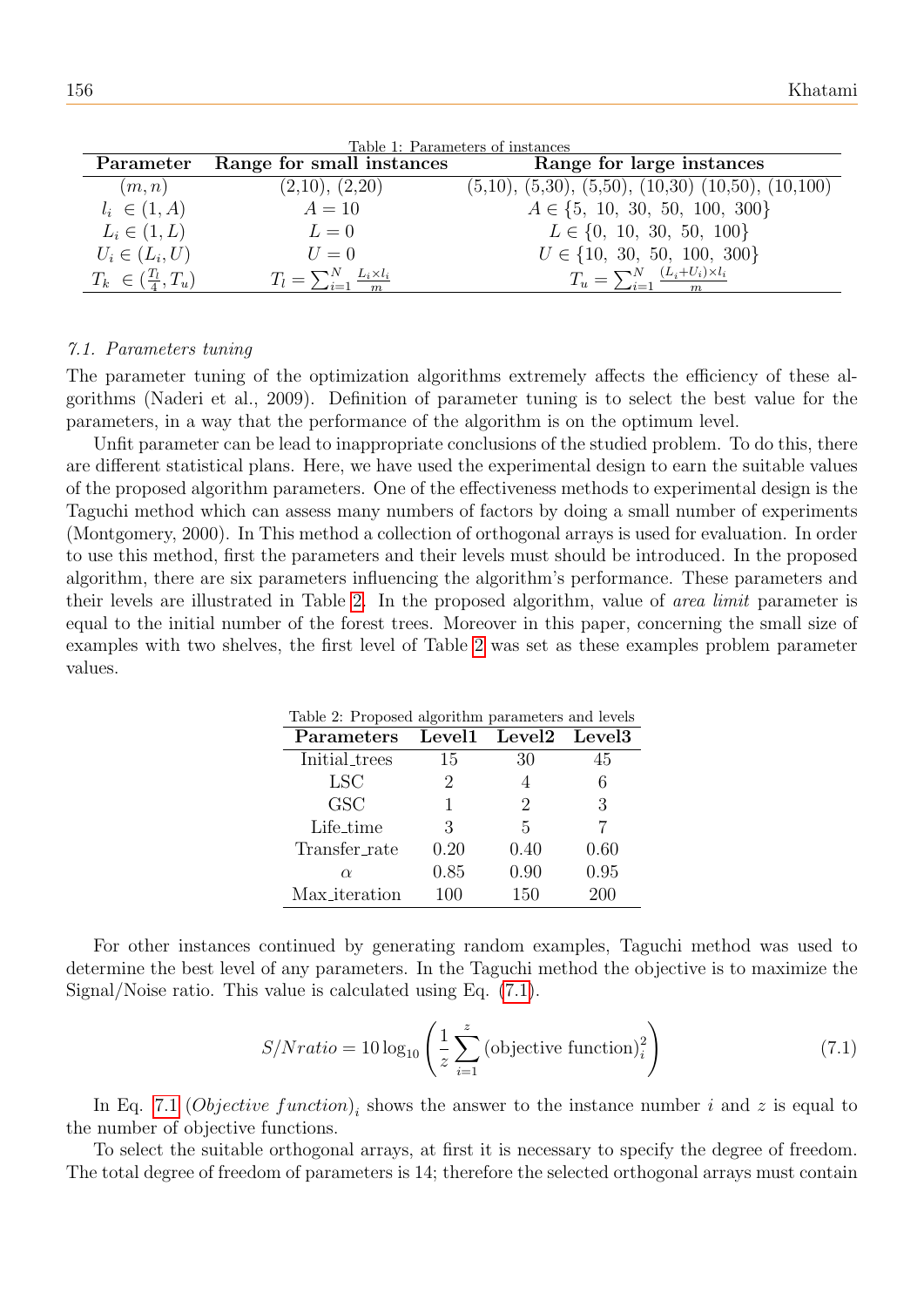at least 14 experiments. In this paper we have used array  $L_{27}$ . Also To determine objective function for any group of instances, one of the 10 generated datasets is selected. Then in every test the proposed algorithm is run on it for 5 times. In the end Eq.6 is used to calculate the value of Relative Percentage Deviation (PRD) and is used as the related objective function to that test in the studied instance.

<span id="page-11-0"></span>objective function<sub>i</sub> = 
$$
RPD_i = \frac{\sum_{j=1}^{5} \frac{UB_i - Profit_{ij}}{UB_i}}{5}
$$
 (7.2)

In Eq. [7.2,](#page-11-0) Profit<sub>ij</sub> is equal to profit of the *i*th instances in the *j*th repetition and  $UB_i$  is equal to best result acquired for ith instances in all tests. Since there are six different groups of instances, value of z in Eq. [7.1](#page-10-2) is six. In other words,  $RPD_1$  for instance (5,10),  $RPD_2$  for (5,30),  $RPD_3$  for  $(5,50)$ ,  $RPD<sub>4</sub>$  for  $(10,30)$ ,  $RPD<sub>5</sub>$  for  $(10,50)$ ,  $RPD<sub>6</sub>$  for  $(10,100)$ .

Experimental design in this paper to obtain the suitable value of the proposed algorithm parameters were done in Minitab 17 and results are illustrated in Table [3](#page-12-0) and Figure [3](#page-11-1) for difference tests.



<span id="page-11-1"></span>Figure 3: The mean S/N ratio plot

Regarding to Figure [3](#page-11-1) and since the objective is to maximize the Signal/Noise ratio; suitable values for different parameters of the proposed algorithm using the Tagochi method are illustrated in Table [4.](#page-12-1)

Also the ANOVA test was used to study the importance of each parameter. The results of this test are illustrated in Table [5.](#page-13-0) Regarding to Table [5](#page-13-0) the Initial trees parameter has the maximum effect with 52.08  $\%$  contribution and *Life time* parameter with just 1.50  $\%$  has the minimum effect.

#### 7.2. Performance evaluation of the proposed algorithm

To survey the suggested algorithm's performance, three measures has been calculated for every group of instances: the maximum performance gap, performance gap and standard deviation of the performance gap. According to Casteli & Vanneschi (2014), the performance gap is defined as the difference between the solution generated with an approach and the best solution of all the approaches Then these results compared with the hybrid algorithm based on the genetics algorithm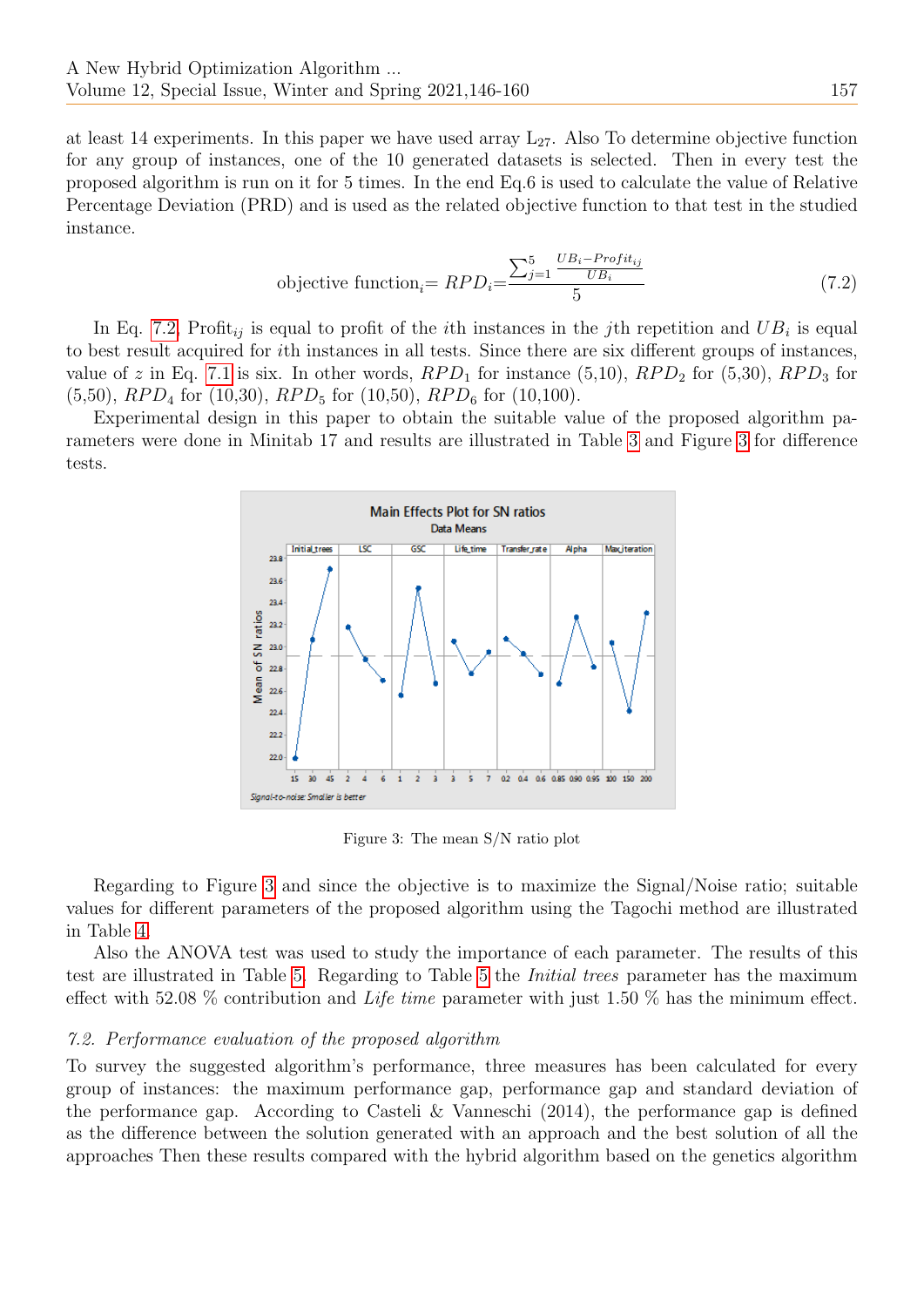<span id="page-12-0"></span>

|              |         |         |           |         |         | Table 3: $L_{27}$ orthogonal array |                  |      |                  |                           |                |                  |                 |
|--------------|---------|---------|-----------|---------|---------|------------------------------------|------------------|------|------------------|---------------------------|----------------|------------------|-----------------|
| <b>SNRA1</b> | $RPD_6$ | $RPD_5$ | $RPD_{4}$ | $RPD_3$ | $RPD_2$ | $RPD_1$                            | $Max\_iteration$ | Q    | Transfer_rate    | Life <sub>-</sub><br>time | GSC            | <b>LSC</b>       | Initial_trees   |
| 21.891       | 0.027   | 0.091   | 0.014     | 0.029   | 0.078   | 0.151                              | 100              | 0.85 | $\overline{0.2}$ | $\overline{3}$            | $\mathbf{1}$   | $\overline{2}$   | $\overline{15}$ |
| 21.394       | 0.024   | 0.098   | 0.012     | 0.024   | 0.068   | 0.167                              | 150              | 0.9  | 0.4              | 3                         | $\mathbf 1$    | $\overline{2}$   | 15              |
| 22.786       | 0.024   | 0.080   | 0.019     | 0.025   | 0.058   | 0.143                              | 200              | 0.95 | 0.6              | 3                         | $\mathbf{1}$   | $\overline{2}$   | 15              |
| 21.649       | 0.032   | 0.087   | 0.020     | 0.028   | 0.103   | 0.144                              | 100              | 0.85 | 0.2              | $\overline{5}$            | $\overline{2}$ | $\overline{4}$   | 15              |
| 22.933       | 0.021   | 0.094   | 0.015     | 0.016   | 0.070   | 0.126                              | 150              | 0.9  | 0.4              | $\overline{5}$            | $\overline{2}$ | $\overline{4}$   | 15              |
| 22.621       | 0.025   | 0.070   | 0.020     | 0.033   | 0.074   | 0.143                              | 200              | 0.95 | 0.6              | $\overline{5}$            | $\overline{2}$ | $\overline{4}$   | 15              |
| 22.488       | 0.030   | 0.100   | 0.016     | 0.027   | 0.083   | 0.123                              | 100              | 0.85 | 0.2              | $\overline{7}$            | 3              | 6                | 15              |
| 21.243       | 0.020   | 0.090   | 0.019     | 0.036   | 0.098   | 0.159                              | 150              | 0.90 | 0.4              | $\overline{7}$            | 3              | 6                | 15              |
| 20.890       | 0.031   | 0.118   | 0.018     | 0.02    | 0.091   | 0.158                              | 200              | 0.95 | 0.6              | $\overline{7}$            | 3              | 6                | 15              |
| 25.937       | 0.021   | 0.060   | 0.012     | 0.023   | 0.065   | 0.080                              | 200              | 0.90 | 0.2              | $\overline{7}$            | $\overline{2}$ | $\overline{2}$   | 30              |
| 24.418       | 0.017   | 0.089   | 0.018     | 0.022   | 0.073   | 0.086                              | 100              | 0.95 | 0.4              | $\overline{7}$            | $\overline{2}$ | $\overline{2}$   | 30              |
| 21.541       | 0.020   | 0.083   | 0.014     | 0.027   | 0.080   | 0.166                              | 150              | 0.85 | 0.6              | $\overline{7}$            | $\overline{2}$ | $\overline{2}$   | 30              |
| 23.851       | 0.023   | 0.087   | 0.012     | 0.025   | 0.062   | 0.109                              | 200              | 0.90 | 0.2              | 3                         | 3              | $\overline{4}$   | 30              |
| 21.856       | 0.027   | 0.090   | 0.016     | 0.030   | 0.079   | 0.151                              | 100              | 0.95 | 0.4              | 3                         | 3              | $\overline{4}$   | 30              |
| 23.002       | 0.029   | 0.100   | 0.016     | 0.020   | 0.078   | 0.111                              | 150              | 0.85 | 0.6              | 3                         | 3              | $\overline{4}$   | 30              |
| 22.053       | 0.024   | 0.087   | 0.016     | 0.021   | 0.079   | 0.149                              | 200              | 0.90 | 0.2              | $\overline{5}$            | $\mathbf{1}$   | 6                | 30              |
| 23.041       | 0.024   | 0.096   | 0.015     | 0.018   | 0.078   | 0.115                              | 100              | 0.95 | 0.4              | $\overline{5}$            | $\mathbf{1}$   | 6                | 30              |
| 21.883       | 0.021   | 0.100   | 0.012     | 0.030   | 0.070   | 0.150                              | 150              | 0.85 | 0.6              | $\overline{5}$            | $\mathbf{1}$   | $\boldsymbol{6}$ | 30              |
| 23.563       | 0.020   | 0.089   | 0.014     | 0.021   | 0.087   | 0.100                              | 150              | 0.95 | 0.2              | $\overline{5}$            | 3              | $\overline{2}$   | 45              |
| 23.265       | 0.020   | 0.085   | 0.011     | 0.021   | 0.060   | 0.128                              | 200              | 0.85 | 0.4              | $\overline{5}$            | 3              | $\overline{2}$   | 45              |
| 23.823       | 0.019   | 0.07    | 0.015     | 0.019   | 0.074   | 0.116                              | 100              | 0.90 | 0.6              | $\overline{5}$            | 3              | $\overline{2}$   | 45              |
| 23.163       | 0.019   | 0.083   | 0.016     | 0.019   | 0.072   | 0.126                              | 150              | 0.95 | 0.2              | $\overline{7}$            | $\mathbf{1}$   | $\overline{4}$   | 45              |
| 23.332       | 0.019   | 0.078   | 0.015     | 0.018   | 0.075   | 0.123                              | 200              | 0.85 | 0.4              | $\overline{7}$            | $\mathbf{1}$   | $\overline{4}$   | 45              |
| 23.529       | 0.017   | 0.079   | 0.014     | 0.023   | 0.066   | 0.122                              | 100              | 0.90 | 0.6              | $\overline{7}$            | $\mathbf{1}$   | $\overline{4}$   | 45              |
| 23.044       | 0.022   | 0.092   | 0.014     | 0.022   | 0.064   | 0.126                              | 150              | 0.95 | 0.2              | 3                         | $\overline{2}$ | 6                | 45              |
| 24.979       | 0.022   | 0.074   | 0.015     | 0.025   | 0.058   | 0.095                              | 200              | 0.85 | 0.4              | 3                         | $\overline{2}$ | 6                | 45              |
| 24.639       | 0.022   | 0.072   | 0.012     | 0.019   | 0.057   | 0.105                              | 100              | 0.90 | 0.6              | 3                         | $\overline{2}$ | 6                | 45              |

<span id="page-12-1"></span>

| Table 4: Best level of parameters |            |
|-----------------------------------|------------|
| Parameters                        | Best level |
| <b>Initial_trees</b>              | 45         |
| <b>LSC</b>                        | 2          |
| GSC                               | 2          |
| Life_time                         | 3          |
| Transfer_rate                     | 0.20       |
| $\alpha$                          | 0.90       |
| Max_iteration                     | 150        |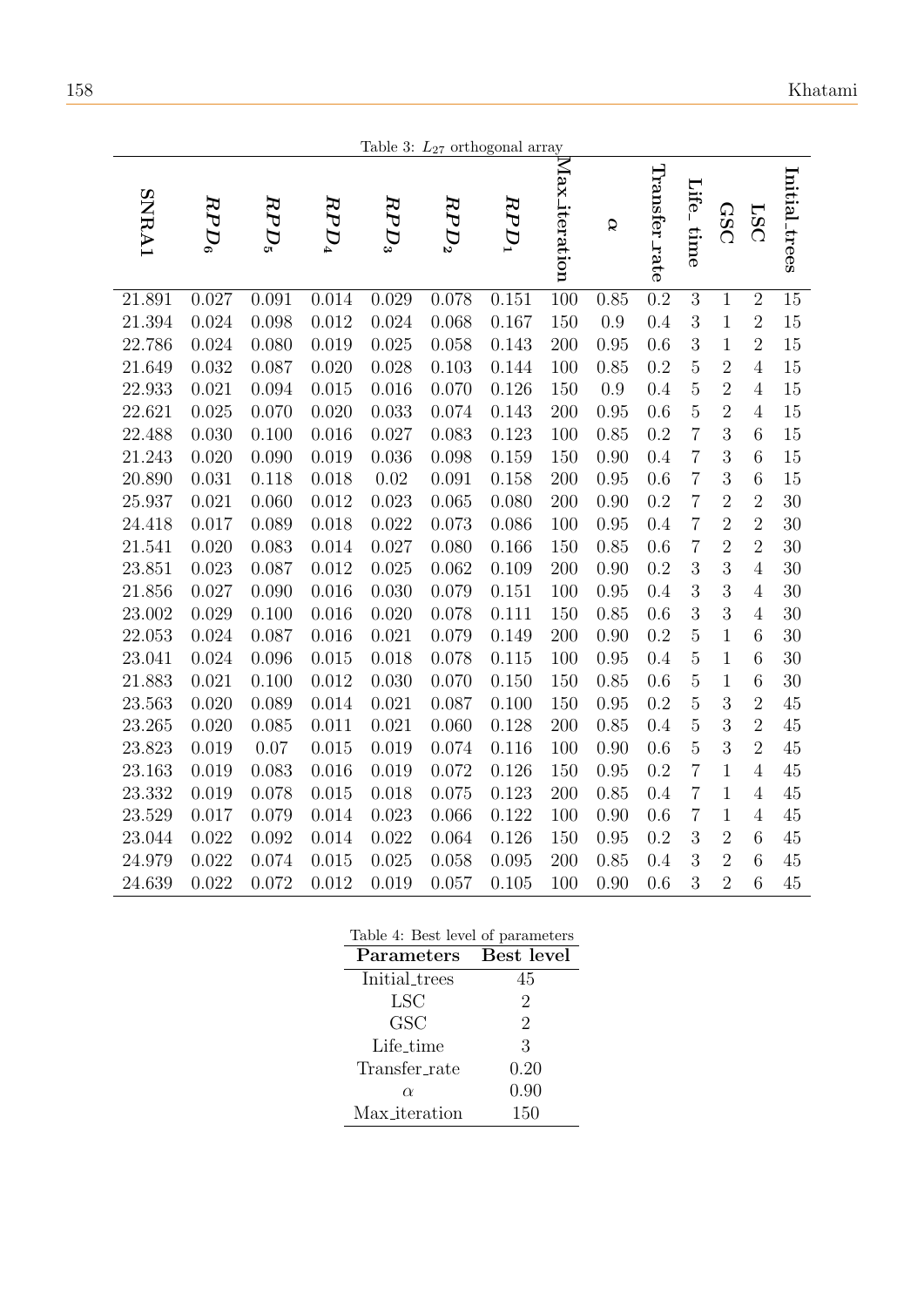<span id="page-13-0"></span>

| Parameters       | Degree of      | Sum of  | Mean    | F-ratio | P-value | Percent      |
|------------------|----------------|---------|---------|---------|---------|--------------|
| Parameters       | freedom        | squares | squares | F-ratio | P-value | contribution |
| Initial_trees    | 2              | 13.532  | 6.766   | 6.509   | 0.006   | 52.0862      |
| LSC <sup>.</sup> | 2              | 1.074   | 0.537   | 0.344   | 0.712   | 4.1339       |
| <b>GSC</b>       | $\overline{2}$ | 5.069   | 2.535   | 1.821   | 0.184   | 19.5112      |
| Life_time        | 2              | 0.391   | 0.196   | 0.123   | 0.885   | 1.505        |
| Transfer_rate    | $\overline{2}$ | 0.481   | 0.241   | 0.152   | 0.86    | 1.8514       |
| $\alpha$         | $\overline{2}$ | 1.736   | 0.868   | 0.567   | 0.575   | 6.6821       |
| Max_iteration    | 2              | 3.697   | 1.848   | 1.275   | 0.298   | 14.2302      |
| Sum              | 14             | 25.98   |         |         |         | 100          |

|  |  | Table 5: The ANOVA of S/N ratio |  |  |  |
|--|--|---------------------------------|--|--|--|
|--|--|---------------------------------|--|--|--|

<span id="page-13-1"></span>

| Table 6:                     |                     |           |                  |          |                    |           |  |  |
|------------------------------|---------------------|-----------|------------------|----------|--------------------|-----------|--|--|
|                              | Maximum performance |           | Mean performance |          | StDev. performance |           |  |  |
|                              | (percent)<br>gap    |           | gap (percent)    |          | gap (percent)      |           |  |  |
| $\#$ shelves, $\#$ products) | GA-VNS<br>Proposed  |           | GA-VNS           | Proposed | GA-VNS             | Proposed  |  |  |
|                              |                     | algorithm | algorithm        |          |                    | algorithm |  |  |
| (2,10)                       | 22.581              | 12.360    | 6.172            | 6.001    | 5.207              | 3.764     |  |  |
| (2,20)                       | 27.872              | 20.000    | 8.716            | 8.155    | 6.489              | 5.929     |  |  |
| (5,10)                       | 22.078              | 16.657    | 8.418            | 8.084    | 6.094              | 4.872     |  |  |
| (5,30)                       | 29.446              | 28.798    | 9.913            | 8.560    | 7.895              | 7.889     |  |  |
| (5,50)                       | 33.413              | 15.958    | 14.499           | 3.677    | 9.899              | 4.595     |  |  |
| (10, 30)                     | 30.197              | 20.084    | 10.960           | 4.838    | 7.549              | 5.195     |  |  |
| (10, 50)                     | 32.410              | 10.757    | 18.757           | 2.334    | 7.739              | 2.722     |  |  |
| (10, 100)                    | 25.731              | 10.293    | 9.603            | 2.795    | 8.357              | 2.979     |  |  |

and variable neighborhood search (GA-VNS) which was presented by Casteli & Vanneschi (2014). For every dataset, each of the algorithms was run 10 times and results are illustrated in Table [6.](#page-13-1)

As is specified in Table [6](#page-13-1) the proposed algorithm has better performance than GA-VNS. The performance of these two algorithms in instances with small number of shelves and products are very close to each other. Although even in these instances the proposed algorithm did better in than GA-VNS (Van Woensel et al., 2006). But in larger instances it can be seen that the distance between two algorithms has increased and the proposed algorithm shows much better performance. So we can say the proposed algorithm is more qualified than the GA-VNS algorithm to solve the problems in the real world.

#### 8. Conclusion

In this paper a new hybrid optimization algorithm based on the forest optimization algorithms and simulated annealing was introduced to solve the shelf space allocation problem and implementation results was surveyed and compared with GA-VNS as the best available algorithm. Results prove that the suggested algorithm in competition with GA-VNS algorithm used in the literature offers better performance. The main property of the Proposed algorithm is in global and local seeking by using the properties of forest optimization algorithm and improvement of available trees in the forest by using the simulated annealing algorithm.

For future research it is suggested that the shelf space allocation problem is solved by using the other meta-heuristic and hyper-heuristic algorithms and compare the results with the suggested